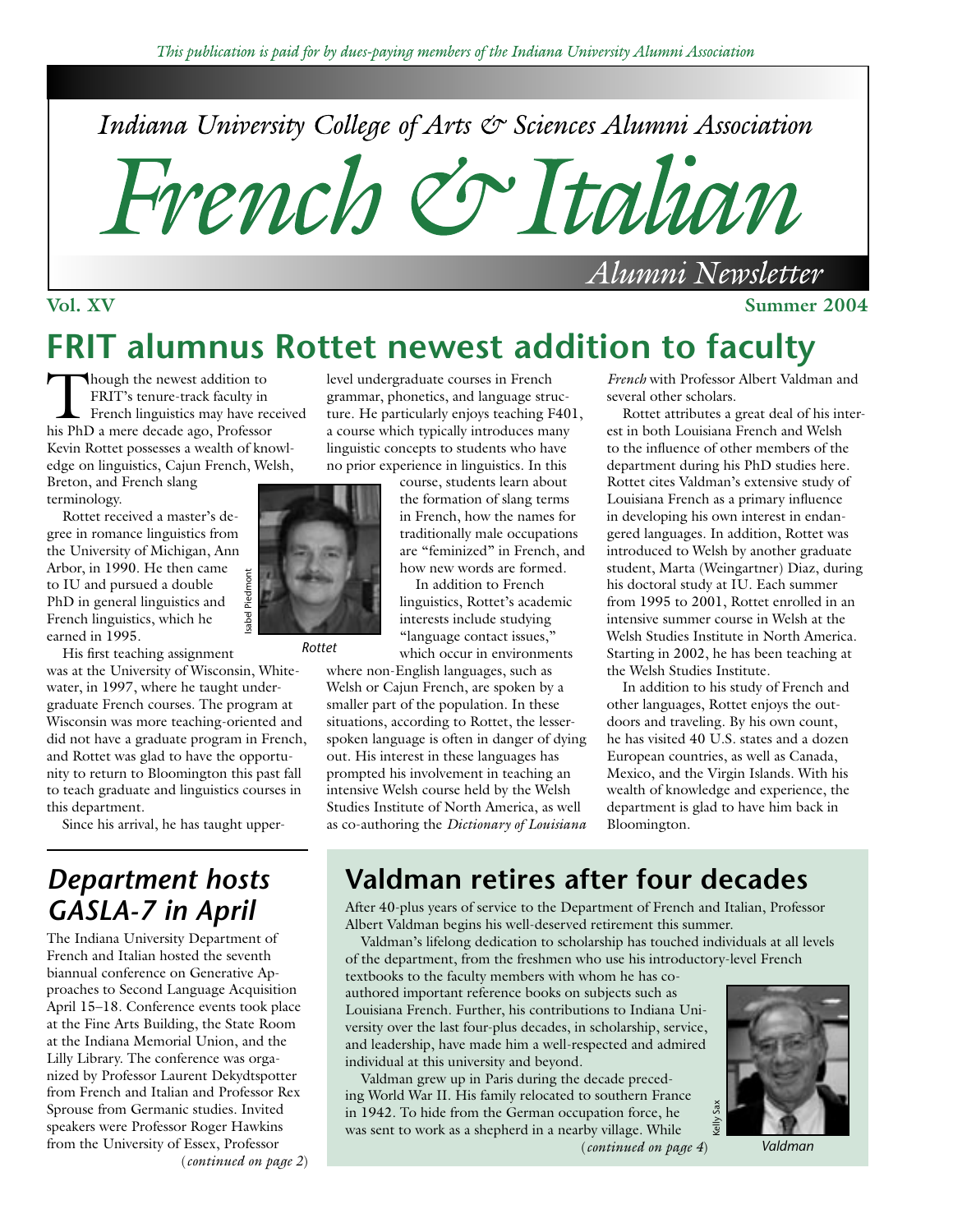# **Faculty news**

In October 2003, Professor Peter Bon-<br> **danella** lectured at the annual conven**danella** lectured at the annual convention of the Federico Fellini Foundation in Rimini, Italy. He also spoke on "Rome in the Contemporary Italian Cinema" at the University of Toronto in February 2004 and lectured on "Fellini's Impact on Contemporary Cinema" at Florida Atlantic University in March. In May, Bondanella's book *Hollywood Italians: Dagos, Palookas, Romeos, Wise Guys, and Sopranos* was published (Continuum International Publishers of New York); it is the first comprehensive history of Hollywood's portrayals of Italian-Americans from the silent film era to the present. Also, Bondanella and Professor **Andrea Ciccarelli** edited *The Cambridge Companion to the Italian Novel* (Cambridge University Press), a series of essays on Italian fiction from its origins to the present.

In January, Ciccarelli became the editor of *Italica*, the journal of the American Association of Teachers of Italian. It is a challenging but highly rewarding task, and he is grateful to his colleagues for selecting him and encouraging him to accept this new undertaking. In May, he was a visiting professor in Milan, where he taught in the PhD programs at the State University and at the Catholic University. He has continued his research on literature and migration, publishing in *Esperienze letterarie* and

### **GASLA-7**

(*continued from page 1*)

Aafke Hulk from the University of Amsterdam, and Professor Donna Lardiere from Georgetown University.

The first day of the conference featured a workshop on publishing, including professional presentations and discussion of research-related issues. Panelists at this publishing workshop included several editors of professional journals. French and Italian Professor Albert Valdman represented the journal *Studies in Second Language Acquisition*.

The conference included 30 talks and 11 poster presentations on various topics in second-language acquisition. Sessions addressed empirical issues on the acquisition of anaphoric relations, argument structure, parametrized semantic and morphosyntax properties, as well as the questions of the initial state of L2 acquisition, the nature of grammars acquired by adults, and differences and similarities between child simultaneous and sequential bilingualism.

*Intersezioni*, and he has begun a new project on contemporary Italian literature. He served on a committee of the Ministry of Research of Italy to deliberate on applications for grants and funds as well as on international projects. This was an honor and a very interesting experience, as it gave him an opportunity to learn the Italian system and to examine current research trends.

Professor **Margaret Gray** enjoyed opportunities to lecture on Colette at the School of Advanced Study, University of London, as well as on Colette and Ferdinand Oyono (Cameroon) at Gregynog Hall, University of Wales. She also participated in a round-table discussion of "New Perspectives on Proust" at the French Institute in London. Her work as member of the AP French Exam Development Committee took her to meetings in Santa Monica, Calif. (where she enjoyed seeing Kathleen Micham, PhD'99), Princeton, N.J., and Paris. Her essay "Proust in Postmodern Perspective" was published in the MLA volume *Approaches to Teaching Proust's Fiction and Criticism.* She also presented a conference paper on French writer Marie Darrieussecq at the University of Illinois and was co-leader of a workshop for AP French teachers in Washington, D.C.

Professor **Rosemary Lloyd** finished a study of the written still life, *Shimmering in a Transfigured Light: Writing the Still Life* (Cornell University Press, forthcoming in 2005). In addition, her book *Baudelaire's World* was selected by *Choice* magazine as one of the outstanding academic books of 2003. She attended conferences in Leeds, England, for the *Société Dix-Neuf* and one in London devoted to the sketch. For the



*Professor Rosemary Lloyd, standing, participated in the Women in French conference held at Scripps College in Claremont, Calif., in April. Fellow colleagues in attendance included FRIT alumnae, from left, Catherine Schmitz, MA'97, PhD'03 (Wofford College), Joyce Johnston, MA'97, PhD'01 (Stephen F. Austin University), and Mylene Catel, MA'90, PhD'96 (SUNY at Potsdam).*

19th-Century French Studies meeting, she organized a panel on how modern inventions were treated in literature and art: Lloyd spoke about the bicycle. Coincidentally, on the way to this meeting, her checkin at the Indianapolis airport was briefly impeded by two large containers holding Lance Armstrong's bicycles! In November, she returned to London to speak about Baudelaire at a conference presenting feminist readings of a series of French and German canonical male figures. More recently, she gave a paper at the second international Women in French conference, held at Scripps College.

In August 2003, Professor **Emanuel Mickel** and his colleague, Professor Jan Nelson (University of Alabama), completed the 10th volume of the *Old French Crusade Cycle*, a project begun in 1965. Also in August, he lectured at the International Société Rencesvals Congress in Granada, Spain. In February 2004, a book titled *The Reception and Transmission of the Works of Marie de France, 1774–1974* was published by Chantal Maréchal, founder of the International Marie de France Society. Maréchal accords special honor to Mickel's book on Marie de France as a seminal and fundamental work in the history of Marie de France scholarship. In March, Mickel lectured at Cambridge University on the Old French Crusade Cycle and at the Institute of Historical Research in London on 12th-century Latin and vernacular history and romance.

Professor Emeritus **Samuel Rosenberg** was invited to speak at a fall-semester colloquium at the University of Massachusetts on the 14th-century "Miracles de Nostre Dame par personages." In May, the 39th Annual International Congress on Medieval Studies organized three sessions devoted to Old French literature, as well as a banquet, in Rosenberg's honor. The sessions will soon be published as a Festschrift co-edited by FRIT alumna Karen Fresco, PhD'83. Other alumni participating in the festivities or contributing essays to the book are Christopher Callahan, PhD'85, Robert Clark, MA'76, PhD'94, Susan Johnson, BA'69, Douglas Kibbee, MD'75, PhD'79, Christopher Kleinhenz, BA'64, MA'66, PhD'69, Norris Lacy, MA'63, PhD'67, and Charles Pooser, MA'88, PhD'97. Faculty participants included professors **Jacques Merceron** and **Emanuel Mickel**. Professor Rosenberg takes this opportunity to express his deepest gratitude to all these IU friends and to the others present on May 8 as well.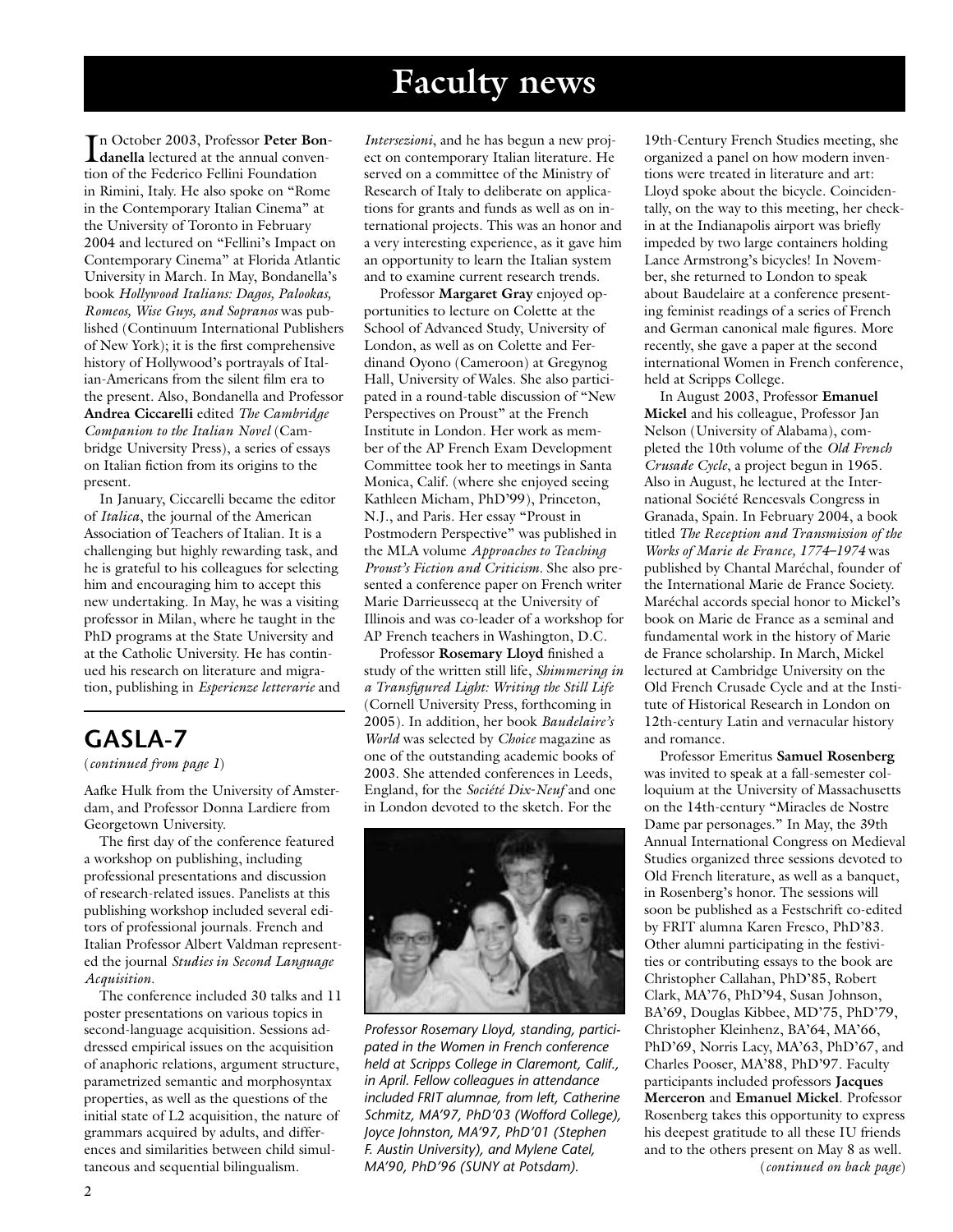# **Department honors outstanding students, faculty**

**On April 23, the Dogwood Room<br>
of the IMU blossomed with the<br>
Italian awards ceremony Graduates and** of the IMU blossomed with the Italian awards ceremony. Graduates and undergraduates received a variety of awards from the department and the College of Arts and Sciences, and the newest initiates of academic honorary societies were introduced. As usual, the presenters injected humor and levity into the affair, and the post-ceremony reception provided a welcome respite from end-of-semester stress.

#### **Student awards, scholarships**

The French faculty honored eight of their outstanding students with various awards. Junior **Laura Maul** and Senior **Amy Zerebnick** received the Grace P. Young Undergraduate Award, while graduate student **François Mulot** received the Grace P. Young Graduate Award for excellence in French literary studies.

For excellence in French linguistics, graduate student **Shannon Halicki** re-

*French & Italian*

This newsletter is published by the Indiana University Alumni Association, in cooperation with the Department of French and Italian and the College of Arts and Sciences Alumni Association, to encourage alumni interest in and support for Indiana University. For activities and membership information, call (800) 824-3044 or send e-mail to iualumni@indiana.edu.

#### **Department of French** *&* **Italian**

#### **College of Arts** *&* **Sciences**

|                                          | Dean  Kumble R. Subbaswamy   |
|------------------------------------------|------------------------------|
| <b>Executive Director of Development</b> |                              |
|                                          | & Alumni ProgramsTom Herbert |

#### **IU Alumni Association**

| Director of Alumni                |
|-----------------------------------|
| Programs  Nicki Bland             |
| <b>Editor for Constituent</b>     |
|                                   |
| Editorial Assistant Jackie Corgan |
|                                   |



*Language coordinator Kelly Sax, center, with graduate students Caroline Fache, left, and Rebecca Petrush, winners of the French AI award.*

ceived the Peter Cannings Prize. PhD candidate **Robert Kilpatrick** was awarded the William and Maryse Trapnell Fellowship for his dissertation research on pre-1789 French literature.

Junior **LeMai Nguyen** received the Albert and Agnes Kuersteiner Memorial Prize in recognition of excellence in spoken and written French, and senior **Karen Turowski** received the John K. Hyde Award in recognition of undergraduate achievement in French.

In remembrance of Professor Emeritus Charlotte Gerrard, who died in December 2003, the first annual Charlotte Gerrard Memorial Prize was awarded to junior **Maria Partlow-Duffy** for excellence in French studies.

The Italian faculty recognized graduate student **Stefano Gulizia**'s excellent achievement as a student of Italian with the Lander MacClintock Award. In addition, undergraduate excellence in Italian was recognized, as seniors **Ariane Magrou** and **Matthew Burton** received the Mario and Katrina Vangeli Award.

Professor Douglas Hofstadter (cognitive science) and Professor Emeritus Edoardo Lèbano presented the Carol A. Hofstadter Memorial Scholarship to five students this year. This award, which honors the



memory of Professor Hofstadter's wife, Carol Brush Hofstadter, provides funding for students who will participate in the Bologna overseas study program next year. Professor Hofstadter presented copies of his book *Le Ton Beau de Marot* as well as award certificates to juniors **Erika Brownlee** and **Mellinda Poor**, and seniors **Michael Edwards**, **Ariane Magrou**, and **Camille Navarro**.

Three additional scholarships were awarded to undergraduates, courtesy of the College of Arts and Sciences. Senior **Amanda Sarasien** received the Stephen Cohen and Katrina Vanden Heuvel Scholarship, senior **Ariane Magrou** received the Z.G. and Ethel Starr Clevenger Scholarship, and senior **Camille Navarro** won the Dorothea Lee William Karsell Scholarship.

#### **Initiations**

Professor H. Wayne Storey presented the new initiates to the Gamma Kappa Alpha Italian Honor Society: **Matthew Burton**, **Amelia Deibert**, and **Camille Navarro**. In addition, Professor Andrea Ciccarelli recognized French and Italian majors initiated into Phi Beta Kappa in 2003–04: **Deena Fogle**, **Suzanne Lappas**, **Ariane Magrou, L. De Forest Nicholas May**, **Mary Pietrucha**, **Raina Polivka**, **Elizabeth Sloan**, and **Amy Zerebnick**.

#### **Teaching awards**

The department also honored associate instructors and faculty for outstanding teaching. **Torunn Haaland**, from the Italian program, and **Caroline Fache** and **Rebecca Petrush**, from the French program, received awards.

The faculty also recognized Professor Julia Bondanella for her excellence in teaching by awarding her the Trustees' Teaching Award, presented by department chair Andrea Ciccarelli. Ciccarelli concluded the festivities by recognizing the many years of dedicated teaching, service, and research of Professor **Albert Valdman**, who was to retire in May (see related article on page 1).

ANNOUNCING The Indiana University Alumni Association is pleased to announce an easy, affordable way to become a life member: our new no-interest monthly payment plan! For details and to join:

- Visit **www.alumni.indiana.edu**
- E-mail **iuaamemb@indiana.edu**
- Call **(800) 824-3044**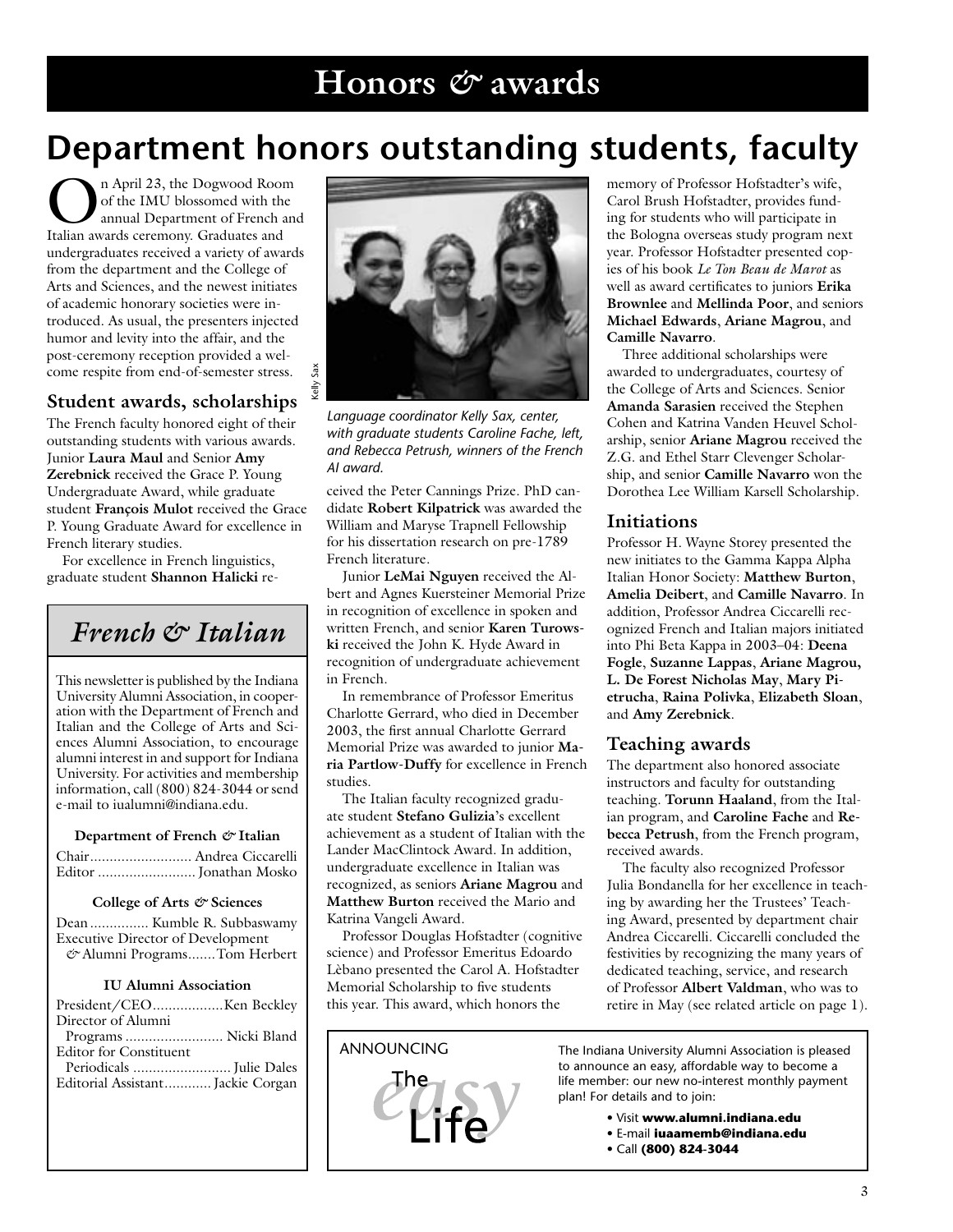# **Department remembers life of Professor Charlotte Gerrard**

The Department of French and Italian mourned the loss of Professor Emerita Charlotte Frankel Gerrard, who died in Bloomington on Dec. 14, 2003. A member of the French faculty for 35 years, Professor Gerrard was remembered by colleagues and friends at a memorial service hosted by the department in the University Club of the Indiana Memorial Union on March 5.

Born March 20, 1928, in Stamford, Conn., to Samuel and Ida (Brazel) Frankel, Gerrard grew up in New York City. She earned BA and MA degrees in French literature from Ohio State University and a PhD from the University of Pittsburgh, where she held an Andrew Mellon Fellowship. Her dissertation dealt with heretical plays in 1950–1951 by Sartre, Cocteau,

### **Valdman**

(*continued from page 1*)

watching the sheep, he taught himself English using a textbook borrowed from his sister. Later, his family secured his safe passage from occupied France to Spain and eventually to the United States, where he attended high school in Philadelphia, graduating at the top of his class.

After graduation, Valdman attended the University of Pennsylvania, where he studied under the French linguist Pierre Delattre. During his time in graduate school at Cornell, Valdman's dissertation was directed by creolist Robert A. Hall. Valdman's interest in creole languages was inspired more, however, by his future wife, Hilde, than the influence of Hall. Hilde's

Montherlant, and Thierry Maulnier. Her publications include works on Montherlant, Sartre, Ionesco, Boris Vian, Thierry Maulnier, and Georges Ribemont-Dessaignes.

Her dedication to teaching and to helping students learn inside and outside the classroom were hallmarks of her years at IU. She regularly organized play readings and declamation contests for students of French, and she formed lasting friendships with students that remained strong through her retirement in 2000.

Her memorial service included remembrances by former students Douglas Kibbee, MA'75, PhD'79, Thomas Broden, MA'76, PhD'86, and Amanda Baker, BA'99. Gerrard's love of theater was celebrated by monologue presentations by current students Robert Hackett (Sartre's

cinematic work in the Caribbean inspired Valdman to learn and write about Haitian Creole.

Valdman came to Indiana University in 1960 and eventually served as chair of the linguistics department for five years. During his time at IU, he has helped foster the development of the undergraduate program in French and authored the *Chez Nous* and *Bien Entendu!* textbooks still used today by undergraduates in French. He also established the French linguistics program in the department. According to Valdman, the fact that the linguistics program has trained several outstanding current professors, such as Professor Kevin Rottet, is a source of great satisfaction.

"No observer can fail to recognize that teaching, at whatever level from beginners

## *Now available from IU Creole Institute*

The new CD-ROM *A la découverte du français cadien* brings together 35 transcribed texts totaling 155 pages from which we have taken more than 100 minutes



of oral excerpts, some from interviews recorded on site, others from radio archives. Those who are interested in Louisiana French will be able not only to consult a representative list of terms from the language's lexicon and to read texts illustrating how the language is used in everyday communicative interactions, but also to hear the speech of French-speaking Louisianians.

The whole collection covers the speech of 32 towns in 13 parishes of the French-speaking Triangle.

For more information, send e-mail to creole@indiana.edu.

*The Flies*) and Caroline Fache (Molière's *Tartuffe*). Close friend and former IU reference librarian Patricia Riesenman also spoke, as did Professor Margaret Gray, presenting a memorial gift from the department to Gerrard's sister, Gilda Epstein.

In memory of Charlotte Gerrard, an academic prize has been created to honor outstanding students of French. The first award, to junior Maria Partlow-Duffy, was given at the annual departmental awards ceremony on April 23. The department welcomes contributions to the Charlotte Frankel Gerrard Prize for students of French. Please make your check payable to the IU Foundation, and write the name of the prize on the memo line. Mail to: Indiana University Foundation, PO Box 500, Bloomington, IN 47402.

through teachers, is something that gives Albert enormous joy," says FRIT colleague Professor Rosemay Lloyd.

Valdman also founded the journal *Studies in Second Language Acquisition*, and he has authored several books, particularly in the areas of pidgin and creole languages. He also served as senior editor of the *Dictionary of Louisiana Creole*, the first published dictionary of its kind. Currently, he is overseeing a project to create a dictionary of Cajun French.

"In the profession, we commit ourselves to these areas of activity: research, teaching, and service. There are few professors who excel in all three areas, and Professor Valdman was one of them," said Professor Emanuel Mickel, who served as department chair for 11 years and worked with Valdman in developing the literature and linguistics programs.

Not only has Valdman been influential in the United States, but he has also been recognized by his home country, which granted him the title "Commandeur dans l'Ordre des Palmes Académiques," an honor first created by Napoleon Bonaparte in 1808 to recognize achievements in teaching, scholarship, and research.

Valdman's years of service to the department have enhanced the program in many areas, and his impact on the curriculum, faculty, and students will be felt for many years hence. According to Mickel, Valdman "always put the department first, even when it meant more time on his part."

To a professional who has devoted so much of his life's work to the department, we extend our sincerest thanks and best wishes.

*Contributors: Kevin Rottet, Emanuel Mickel, Daniel Dinnsen, Jonathan Mosko*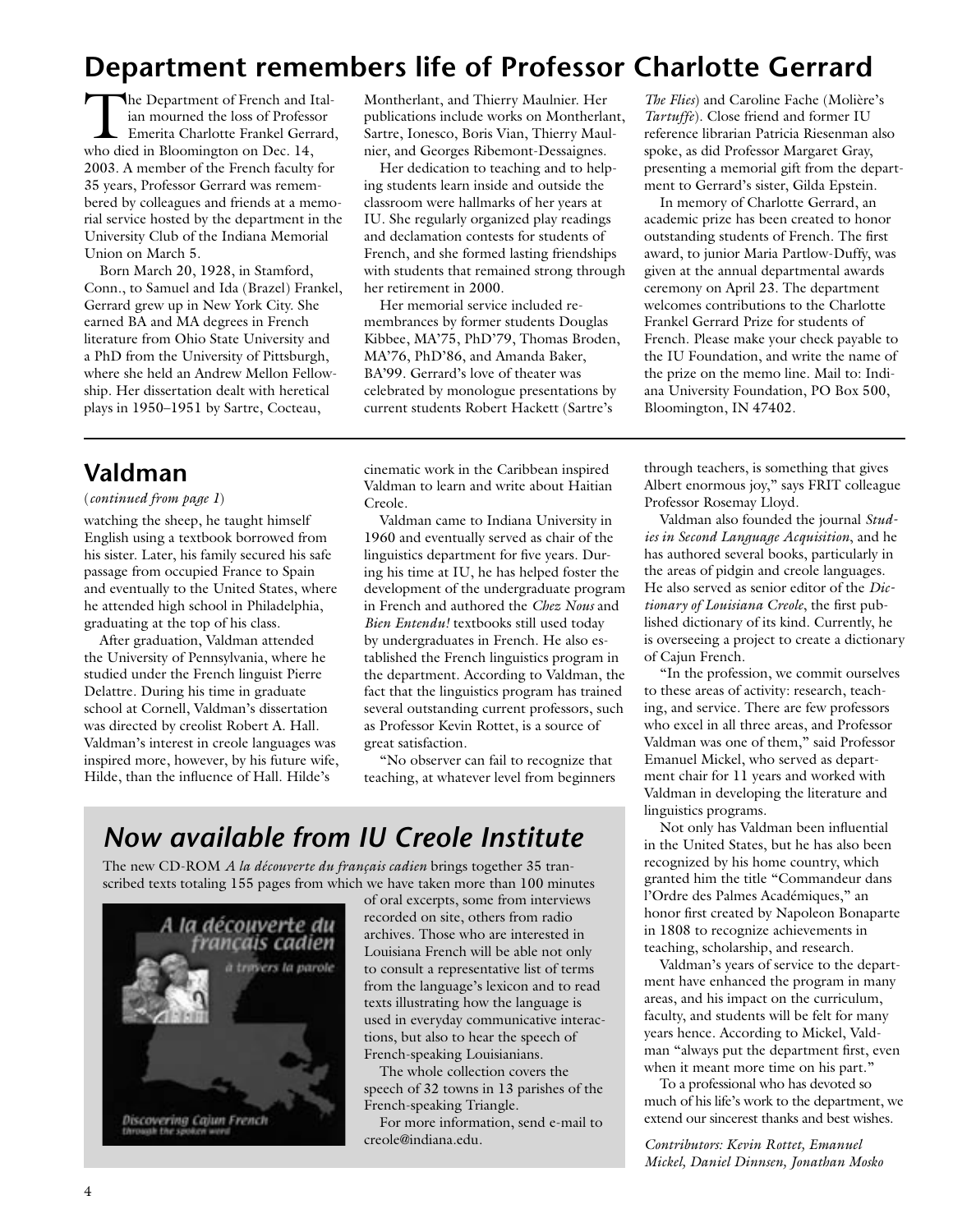# **Alumni notes**

### **Before 1960**

**David R. Drake**, BA'50, writes, "After 20 plus years of teaching French, German, and English in Marin County, Calif., I retired to live in Taos, N.M., where I was a summer school student while a full-time student at II<sub>1</sub>"

**Philip J. Paris**, BA'56, retired on Dec. 31, 1999, as registrar at Union Theological Seminary in New York City.

### **1960s**

**Alex Sharma**, MA'66, MA'72, MS'74, PhD'81, gave a workshop at the annual Thailand TESOL Conference in Bangkok on Jan. 23–25. He is an associate professor at Concordia University and lives in Montreal.

**Judith A. Auer**, MA'67, MM'71, taught voice and staged opera scenes for the Chongqing Opera in China. She continues to teach with the Opera Festival di Roma each July. The Boulder, Co., resident would like to hear from classmates who can contact her at judith@intothegap.com.

**Michael E. O'Donnell**, MA'68, is on faculty at the University of Virginia. He and his wife, Vachira, live in Coeburn, Va.

**Rosalie Berger Levinson**, BA'69, MA'71, a civil rights and constitutional law scholar, has been named the first Phyllis and Richard Duesenberg Professor of Law at Valparaiso University. She has argued cases before the 7th Court of Appeals, lectured frequently, and published widely. She has served as chair of the Civil Rights Section of the Association of American Law schools and as a board member of the Jewish Human Relations Council of Northwest Indiana. Levinson has been a law professor at Valparaiso since 1973.

### **1970s**

**Michele Reiling McCaffrey**, BA'72,

MLS'74, is completing her 12th year as a reference and instruction librarian at St. Michael's College in Colchester, Vt., serving as department head. Off campus, she teaches adult education classes in Italian. She lives in Essex Junction, Vt., and can be reached at mmccaffrey@smcvt.edu.

**Earl D. Kirk**, MA'73, writes, "In the summer of 2003, I became the director of study abroad at the University of Evansville." He can be reached at ek43@evansville.edu.

**Rosanne Soifer,** BA, BSM'73, of New York City, co-owns a publishing company, Ennasor Music. She writes, "Our pops

orchestra piece, *The Chanukah Suite*, has been performed by over 25 orchestras nationwide over the last few years." The adjunct professor at Touro College in New York City teaches music business and life skills to aspiring recording and media producers. She can be reached at srirsd@aol. com.

**R. Keith McMahon**, BA'74, writes, "I am chair of East Asian languages and cultures at the University of Kansas and have recently published my third book, *The Fall of the God of Money: Opium Smoking in 19th-Century China*."

**Betty E. Combee**, BA'76, writes, "Twenty-seven years after graduating from IU, I am finally teaching French at the Cambridge School in Tampa, Fla. I have stayed up to date with my French language skills thanks in part to my visits to and from my dear friends in Strasbourg." She and her husband, James, live in Tampa.

**Mike Savich**, BA'76, writes that he is still speaking French and eating Italian and has concluded that cooking the first is harder and that eating the second is easier. He lives in Alexandria, Va., and can be reached at savichmike2001@yahoo.com.

**Jon E. Fugler**, BA'78, is the general manager of three radio stations in California, while his wife, Nancy (Stoltz) Fugler, BA'79, works for Kird Radio in Yucaipa, Calif. They live in San Luis Obispo, Calif., and can be reached at jfugler@gosignup. com.

### **1980s**

**Geoffrey R. Brigham**, BA'81, left Paris after two years to continue in Switzerland as eBay's legal director for Europe. He was awarded the French honor of Chevelier de L'Ordre Nationale de Merit. He can be reached at gbrigham@ebay.com.

**Mary E. Cardenas**, MA'86, a licensed CPA since 1999, received an MS in taxation from the University of Texas at San Antonio. She works in the corporate tax department in Southwestern Bell's corporate headquarters in San Antonio and can be reached at mkedas@hotmail.com.

### **1990s**

**Elizabeth A. Brandes**, BA'93, is assistant vice president of marketing services for Southwest Student Services. She writes, "I manage the national marketing efforts for the company out of our metro Phoenix office." The Chandler, Ariz., resident can be reached at ebrandes@sssc.com.

In January 2003, **Nicole Wilson Denner**, BA'93, MA'96, completed her PhD in French and comparative literature at Northwestern University, with a concentration on 18th-century French literature. She is teaching French and English courses at Stetson University in central Florida.

**Laura L. Dennis-Bay**, MA'95, PhD'00, is an assistant professor of French at Cumberland College. She and her husband, Mark T. Bay, MLS'99, adopted two daughters, Sapna Jessica and Sampa Lily, from India in March 2003. They live in Williamsburg, Ky., and can be reached at ldennis@cumberlandcollege.edu.

**Erika Josephson**, BAJ'96, is a producer for CBS News' *The Early Show* and is living in Manhattan. She can be reached at erikajnyc@rcn.com.

**Michael D. Rutz**, BSPA'97, BA'98, is on the campaign staff for Republican gubernatorial candidate Mitch Daniels. The Indianapolis resident can be reached at rutzmichael@hotmail.com.

**Jake McCorkle**, EX'99, BA'01, is pursuing an MBA. He and his wife, Meghan, live in Urbana, Ill., and can be reached at jake@champaigntelephone.com.

**Katherine J. Stotler**, BA'99, JD'02, joined the Indianapolis law firm of Baker & Daniels as an associate with the labor and employment team. She can be reached at kstotler@alumni.indiana.edu.

### **2000s**

**Jennifer L. Reiser**, MA'00, writes, "I am living in Orlando, Fla., and for the past two years have worked for Turnstile Publishing Co. as marketing coordinator and ad copy manager. This year I traveled to Toronto for the international Golf to Travel Show, where I expanded our advertiser base of bilingual (French/English) companies across Canada." She can be reached at jreiser@golfweek.com.

**Alyssa R. Marcus**, BA'01, writes, "I have moved to Manhattan and have been teaching elementary and middle school foreign language on Long Island. I teach grades 4–7 French, Spanish, Italian, and Latin. I have recently completed my master's at New York University in Foreign Language Education K–12 in French and Spanish." She can be reached at alyssamar@aol.com.

**Brianne H. Ungar**, BA'01, is currently in an MSW program at the University of Texas at Austin.

**Michael R. Marlo**, BA'02, was awarded (*continued on back page*)